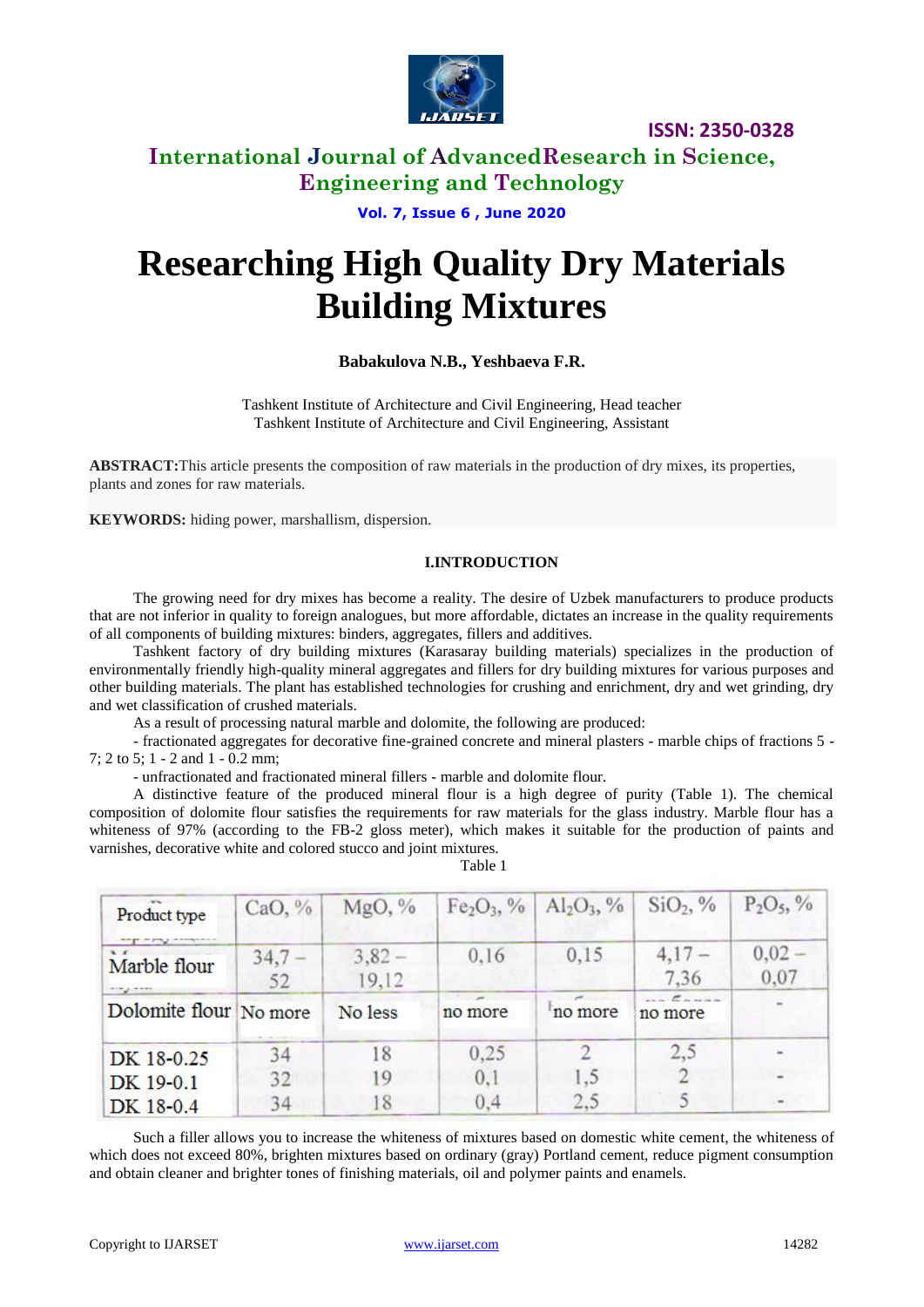

## **International Journal of AdvancedResearch in Science, Engineering and Technology**

#### **Vol. 7, Issue 6 , June 2020**

Another advantage of the produced mineral fillers is their high dispersion. A study of the particle size distribution of unfractionated marble flour showed that the particle size varies between 1-192 μm (Fig. 1), with a high content of grains 24 - 48 (28.6%) in size and very fine particles 1 - 6 μm in size (27, 2%). The specific surface area of flour is very high - more than 15000 cm2 / cm3. Therefore, by fractionation it is possible to obtain a material with a grain size of less than 100 microns (for highly filled building adhesives) and less than 50 microns (for the manufacture of paints).

High dispersion of mineral fillers provides good hiding power of paints and varnishes, increased ductility and water-holding ability of stucco mixtures and mineral adhesives, reduces their consumption per unit surface due to the application of a thinner layer. Such mineral fillers can be used in the production of asphalt concrete.

The plant's product range also includes a group of materials obtained from the integrated processing and enrichment of marshallite:

- groundmarshallite (with a particle size of less than 200 microns),

- sand for glass production;
- -sands for dry building mixtures;

- dust quartz (less than 48 microns).

Initially, when developing the field, it was supposed to receive only raw materials for glass production. The chemical composition of marshallite satisfies the requirements for glass sands (Table 2), but only 20 - 25% of the mined material satisfies the grain size requirements for glass raw materials (0.1 - 0.8 mm). For disposal of the rest, you can grind large fractions or use them for construction purposes.

| Product type   | SiO <sub>2</sub><br>$\frac{0}{0}$ | $Al_2O_3$<br>$\frac{0}{0}$ | Fe <sub>2</sub> O <sub>3</sub><br>$\frac{0}{0}$ | CaO,<br>$\frac{0}{0}$ | MgO.<br>$\frac{0}{0}$    | SO <sub>3</sub><br>$\frac{0}{0}$ | K <sub>2</sub> O,<br>$\frac{0}{0}$ | N <sub>2</sub> O<br>$\frac{0}{0}$ |
|----------------|-----------------------------------|----------------------------|-------------------------------------------------|-----------------------|--------------------------|----------------------------------|------------------------------------|-----------------------------------|
| Marshallite    | 92,56                             | 4.29                       | Traces                                          | 0,69                  | 0,32                     | 0,16                             | 0.69                               | 0,17                              |
| Dusty fraction | 92,93                             | 6,8                        | 0,27                                            | $\overline{a}$        | $\overline{\phantom{a}}$ |                                  | <b>W</b>                           | ٠                                 |

The plant has established hydroclassification of crushed marshallite with the release of glass raw materials and building sands with grain sizes of 0.14 - 0.4 mm (Fig. 2). They are a fine-grained aggregate for dry construction mixtures that does not require additional grinding. Thus, another 20 - 25% of the extracted material is used.

The remaining finely dispersed part of the raw material, which accumulates up to 60% of the initial marshallite, is dusty quartz with small impurities of kaolinite (Table 2, Fig. 2).

After drying, this part of the raw material can be used as a filler in rubber products, since the grain size does not exceed 48 microns, the specific surface is more than 17,000 cm2 / cm3.

But this is not the only possibility of using the dusty fraction of marshallite. In the future, it is planned to enrich and separate this product into pulverized silica and clay component, then the possibilities for their utilization will be much wider. Such an integrated approach to the processing of natural raw materials with the minimization of unused waste is a fundamental direction of the enterprise. Next in line is the integrated processing of zeolites and limestones of Angren deposits.

The immediate plans of the Tashkent factory of dry building mixtures include expanding the range of products by arranging the production of small tonnage dry multicomponent mixtures for various purposes based on our own mineral fillers, aggregates and special binders from local raw materials.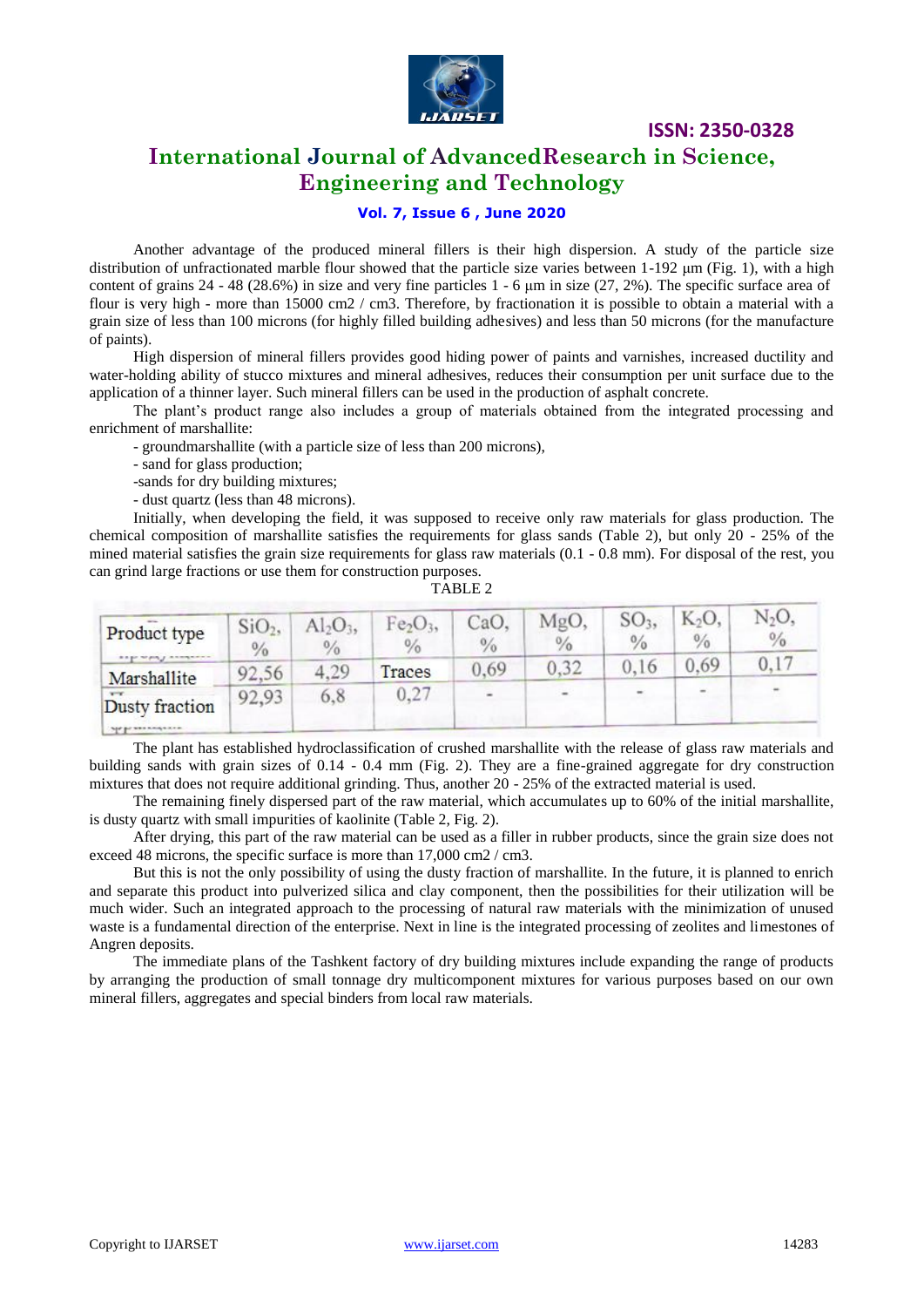

# **International Journal of AdvancedResearch in Science, Engineering and Technology**

### **Vol. 7, Issue 6 , June 2020**







Fig. 2.Granulometric composition of unfractionated marble flour